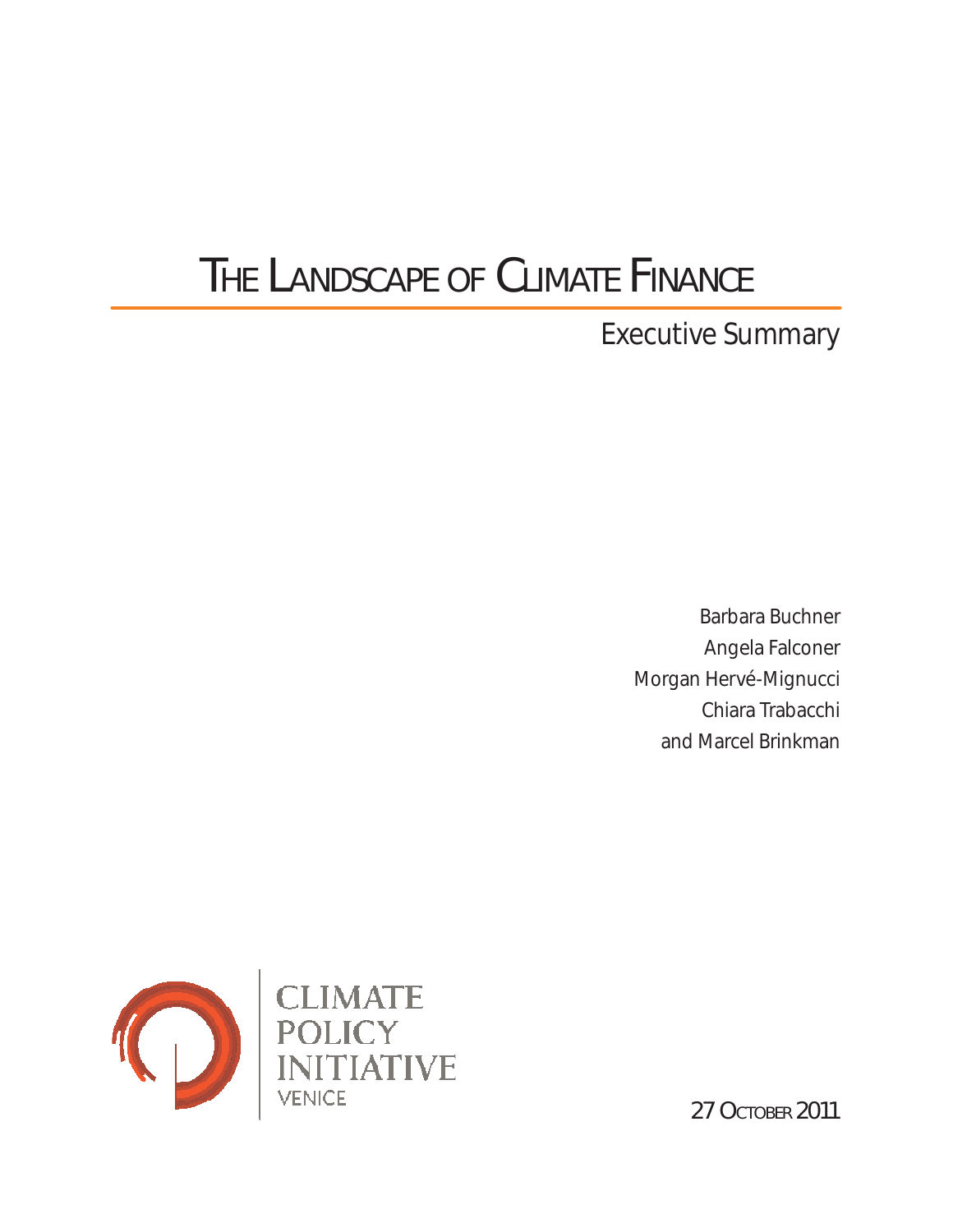# **Descriptors**

| Sector                     | Multilateral Climate Finance                                                                           |
|----------------------------|--------------------------------------------------------------------------------------------------------|
| Region                     | Global                                                                                                 |
| Keywords                   | Climate Finance, Flows, Mapping                                                                        |
| <b>Related CPI Reports</b> | The State of International Climate Finance: Is<br>It Adequate and Is It Productive (December,<br>2010) |
| Contact                    | barbara.buchner@cpivenice.org                                                                          |

## **About CPI**

Climate Policy Initiative (CPI) is a policy effectiveness analysis and advisory organization whose mission is to assess, diagnose, and support the efforts of key governments around the world to achieve low-carbon growth.

CPI is headquartered in San Francisco and has offices around the world, which are affiliated with distinguished research institutions. Offices include: CPI at Tsinghua, affiliated with the School of Public Policy and Management at Tsinghua University; CPI Berlin, affiliated with the Department for Energy, Transportation, and the Environment at DIW Berlin; CPI Rio, affiliated with Pontifical Catholic University of Rio (PUC-Rio); and CPI Venice, affiliated with Fondazione Eni Enrico Mattei (FEEM). CPI is an independent, not-for-profit organization that receives long-term funding from George Soros.

## **Acknowledgements**

Close dialogue and interaction on certain finance flows was sustained during this work with a number of organizations active in these areas, including, in alphabetic order, Asian Development Bank, Agence Française de Développement, AidData.org, Bloomberg New Energy Finance, Chatham House, Development Bank of Southern Africa, Ecofys, European Bank for Reconstruction and Development, European Climate Foundation, E3G, Global Canopy, Global Environmental Facility, International Finance Corporation, KfW Entwicklungsbank, McKinsey & Company, Overseas Development Institute, Organisation for Economic Cooperation and Development, Stockholm Environmental Institute, The Nature Conservancy, UNEP, UNFCCC Secretariat, World Resource Institute, and the World Bank. Experts in these organizations were critical in helping us better understand the available data, and our work has benefited substantially from the many discussions. The authors would like to acknowledge the helpful comments from Philippe Ambrosi, Julia Benn, Alexis Bonnel, Jessica Brown, Jan Corfee-Morlot, Pierre Forestier, Liz Galagher, Valerie Gauveau, Kirsty Hamilton, Jochen Harnisch, Ari Huthala, Celine Kaufmann, Johanna Lutterfelds, David McCauley, Ariane Meier, Chantal Naidoo, Charlie Parker, Clarisse Kehler-Siebert, Martin Stadelman, Stacy Swann, Dennis Tirpak, Guy Turner, Eric Usher, Delia Villagrasa, Christiane Weber, and Ming Yang. Finally the authors would like to acknowledge comments and internal review from CPI staff (Juliano Assunção, Ruby Barcklay, Keven Brough, Sandra Fernandez, Tom Heller, Anne Montgomery, Valerio Micale, David Nelson, Karsten Neuhoff, Kath Rowley, Tim Varga, and Qi Ye).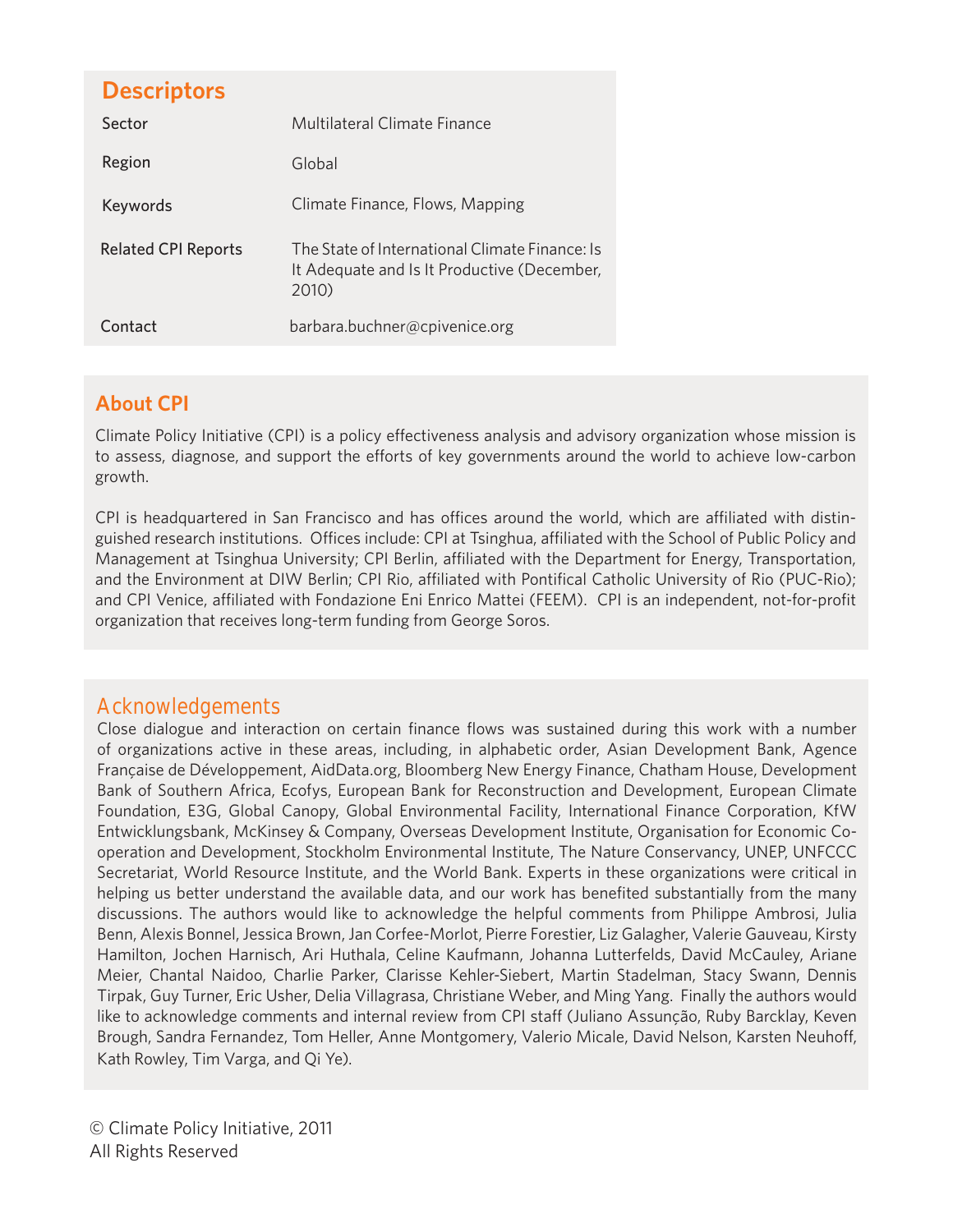# **Executive Summary**

Climate finance has been a key topic in recent international climate negotiations, resulting in a significant commitment to increase the flow of climate finance from developed to developing countries to USD 100 billion per year by 2020. Building a comprehensive picture of climate finance flows is essential to this effort. Understanding how much and what type of support is being made available to advance action on low-carbon, climate-resilient development, how these types of support correspond to countries' needs, and whether financial resources are being spent productively, is critical to building trust among countries and ensuring the effective use of the available financial resources.

In this paper we assess the current status of the climate finance landscape, mapping its magnitude and nature along the life cycle of finance flows, i.e. the sources of finance, intermediaries involved in distribution, financial instruments, and final uses. After presenting estimates of current flows based on available data, describing the methodology, and discussing the sources of data, we offer recommendations to improve future data-gathering efforts.

To gain a comprehensive picture of the landscape of climate finance, it is necessary to compile data from a wide range of sources, from international organizations like the OECD, to private sector sources like Bloomberg NEF, as well as NGOs like the ODI. We conducted a detailed review of the available data, recognizing the wide variety of definitions and the gaps in data gathering. Our extensive year-long effort went to great lengths to cover all data sources and make them comparable to the extent possible. While the timeframes covered by these sources differ, our data mostly relate to flows in 2009/2010.

We used three major sources of information: 1) existing databases, tracking initiatives, and studies compiled by various organizations; 2) third-party expertise, when official numbers were lacking or did not appropriately portray the related flow; 3) our own estimates, when no satisfactory official / third-party numbers were available.

## *The Global Climate Finance Landscape*

**Our research suggests that at least USD 97 billion per annum of climate finance is currently being provided to support low-carbon, climate-resilient development activities.** 

An optimist might suggest that the USD 97 billion total in climate finance is close to the USD 100 billion promised by developed countries in the Copenhagen Accord. Yet, we have to recognize that this might not be correct for multiple reasons:

- • Not all of the USD 97 billion is necessarily additional to climate finance available prior to the Copenhagen Accord. The reality is that while climate finance has increased quickly over the past 10 years, a significant share of the USD 97 billion was already being provided prior to the Summit.
- Many countries and commentators have interpreted the USD 100 billion climate finance to originate from public sources, rather than partially provided by the private sector (although the Copenhagen Accord does mention private sources).
- • Many have also argued that the finance provided should cover incremental costs rather than capital investment.
- • Furthermore, the USD 97 billion total includes some developing countries and domestic sources, although to a limited extent.

Figure ES-1 – the 'spaghetti diagram' – illustrates the current landscape of climate finance flows along their life cycle. The width of the arrows in the diagram represents the relative size of the flows. The diagram distinguishes between 'incremental costs' and 'capital investment'. The former refers to financial resources provided to cover the difference between a less costly, more polluting option and a costlier, more environmentally-friendly and/or climate-resilient one. The latter refers to tangible investment in mitigation or adaptation projects. Incremental costs are like revenues to recipients, whereas capital investment needs to be paid back. Incremental costs often make the difference in the final investment decision, influencing where investors decide to put their money, and are generally funded by public climate finance resources.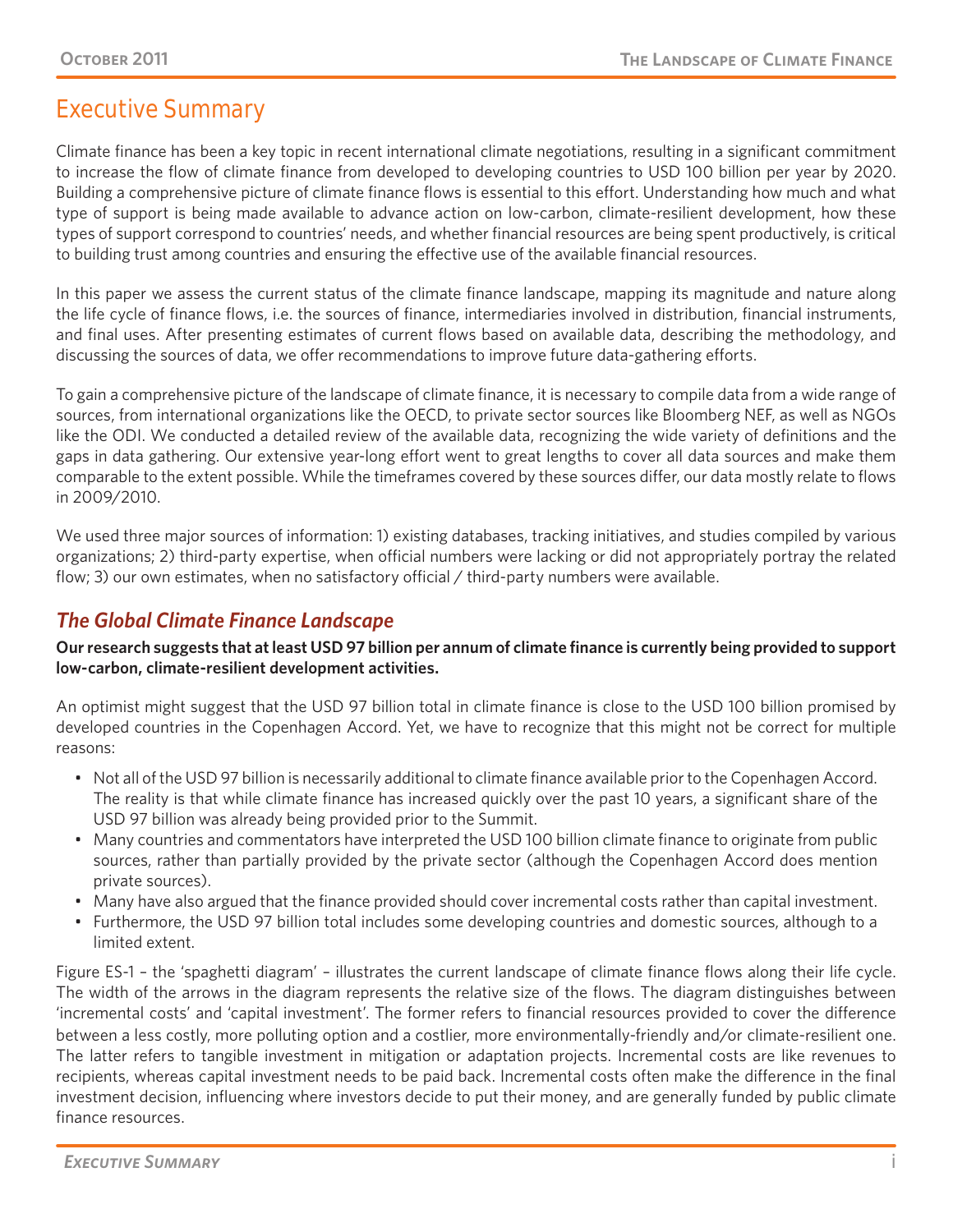



#### Source: Climate Policy Initiative (CPI)

Notes: Figures presented are indicative estimates of annual flows for the latest year available, 2009/2010 (variable according to the data source). Figures are expressed in USD billion and are rounded to produce whole numbers. Estimates spanning multiple years are adjusted to produce annual-equivalent estimates. Where ranges of estimates are available, the mid-point is presented. All flows are incremental except for those identified as full or partial 'capital investment'. Most data presented relate to commitments in a given year, due to limited availability of disbursement data. \*Estimated carbon pricing revenues indicated are not necessarily wholly hypothecated for climate finance.

#### **SOURCES**

**The amount of private finance is almost three times greater than public finance.** Out of the estimated USD 97 billion in global climate funding, on average USD 55 billion is provided by the private sector, while at least USD 21 billion is provided by public budgets. Private funding is in the form of direct equity and debt investments, to which bilateral and multilateral agencies and banks also contribute another USD 20 billion by leveraging the public funding they receive. A relatively small share – less than USD 3 billion – is provided by carbon markets and voluntary / philanthropic contributions. Public finance is raised through carbon market revenues, carbon taxes and general tax revenues.

The relatively small role of the public sector compared to the private sector is remarkable, in light of the debate in the global climate change negotiations where many have emphasized the need for developed countries to fund mitigation and adaptation in developing nations. The role of the private sector in our figures is a reminder of the fact that capital investment is crucial for any mitigation and adaptation activities. Many developing countries lack developed capital markets – i.e. a well functioning banking system, a public debt market and/or a public equity market – requiring them to rely, instead, on international capital investments. The poorest countries must rely on development banks.

**Carbon finance plays only a small role in climate finance.** The relatively small role of carbon finance (USD 2 billion out of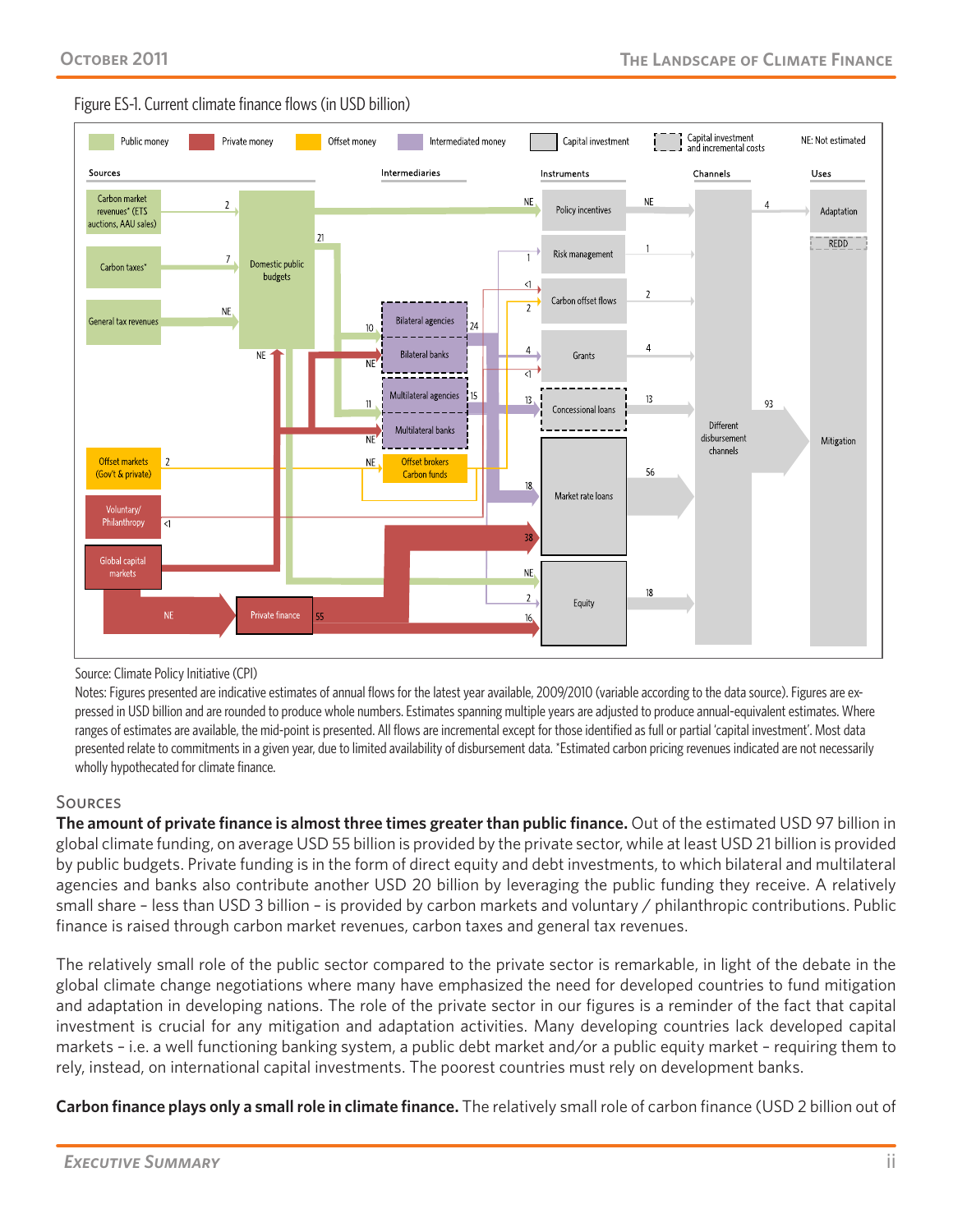USD 97 billion) stands in contrast with the high ambitions for carbon markets when the Kyoto Protocol came into force. After rapid growth in the generation of CDM ('Kyoto') carbon credits, the offset markets have leveled off at roughly 160 million credits per annum, as the European Union Emissions Trading System (EU ETS) proved to be the only significant source of demand.

#### **INTERMEDIARIES**

**Intermediaries such as bilateral and multilateral financial institutions play a key role in distributing climate finance, around USD 39 billion a year (40% of the total).** Most climate finance is not distributed directly by governments to endusers, as is generally believed, but is distributed through government agencies and development banks. Agencies mostly rely on public money, while banks typically leverage public money with debt financing.

**Bilateral institutions distribute a greater share of finance than multilateral agencies.** While there has been a lot of attention recently on the development of a global 'green fund' to catalyze international climate finance, the reality is that most of public climate finance (USD 24 billion) is currently provided by bilateral institutions (those sponsored by one nation) rather than multilateral institutions (like World Bank / IFC, EIB, EBRD, AfDB, AsDB, IDB), which distribute USD 15 billion a year. The remainder of climate finance either flows directly through the capital markets, or is provided directly by governments.

**Dedicated climate funds, typically managed by bilateral and multilateral institutions, channel a small but growing portion of finance** (currently USD 1.1-3.2 billion).

#### **INSTRUMENTS**

**Most climate finance, USD 74-87 billion out of USD 97 billion, can be classified as investment or more generally including ownership interests.** Around USD 56 billion is in the form of market rate loans; of this amount, USD 18 billion is through bilateral and multilateral institutions like IFC and EIB while USD 38 billion is through the private sector. Another USD 18 billion is provided as equity, of which USD 16 billion comes from the private sector. Because these loan and equity instruments must be paid back to investors over the investment horizon, they are technically not considered 'aid'.

Concessional loans (USD 13 billion) are typically provided by bilateral and multilateral banks. While the principal loan amount needs to be paid back, the interest rate payments are significantly discounted. The discount can be characterized as 'aid'. Concessional loans can therefore be considered as both incremental and investment contributions and include ownership interests where public bodies take on risk-return positions that a private investor would not bear.

The remainder of climate finance, between USD 8 and 21 billion, is comprised of instruments such as policy incentives, risk management facilities, carbon offset flows and grants. These types of financing that do not have to be (fully) paid back or incur a reduced interest rate can be seen as 'aid' in the technical sense of the word. Approximately USD 8 billion is provided in the form of grants (USD 4 billion), carbon offset flows (USD 2 billion) and risk management mechanisms (USD 1 billion). Policy incentive instruments are increasing in importance but their magnitude is not estimated as information tends to be fragmented.

The role of investment / ownership finance is striking. One can explain the large investment component in international climate finance as due to the lack, in many developing countries, of developed capital markets required to raise investment capital.

#### Uses

**The large majority of climate finance (USD 93 billion out of USD 97 billion) is used for mitigation measures; only a very small share goes to adaptation efforts.** This large share of mitigation finance is mostly the result of significant capital investments in mitigation measures like renewable energy. Adaptation receives USD 4.4 billion, mostly in the